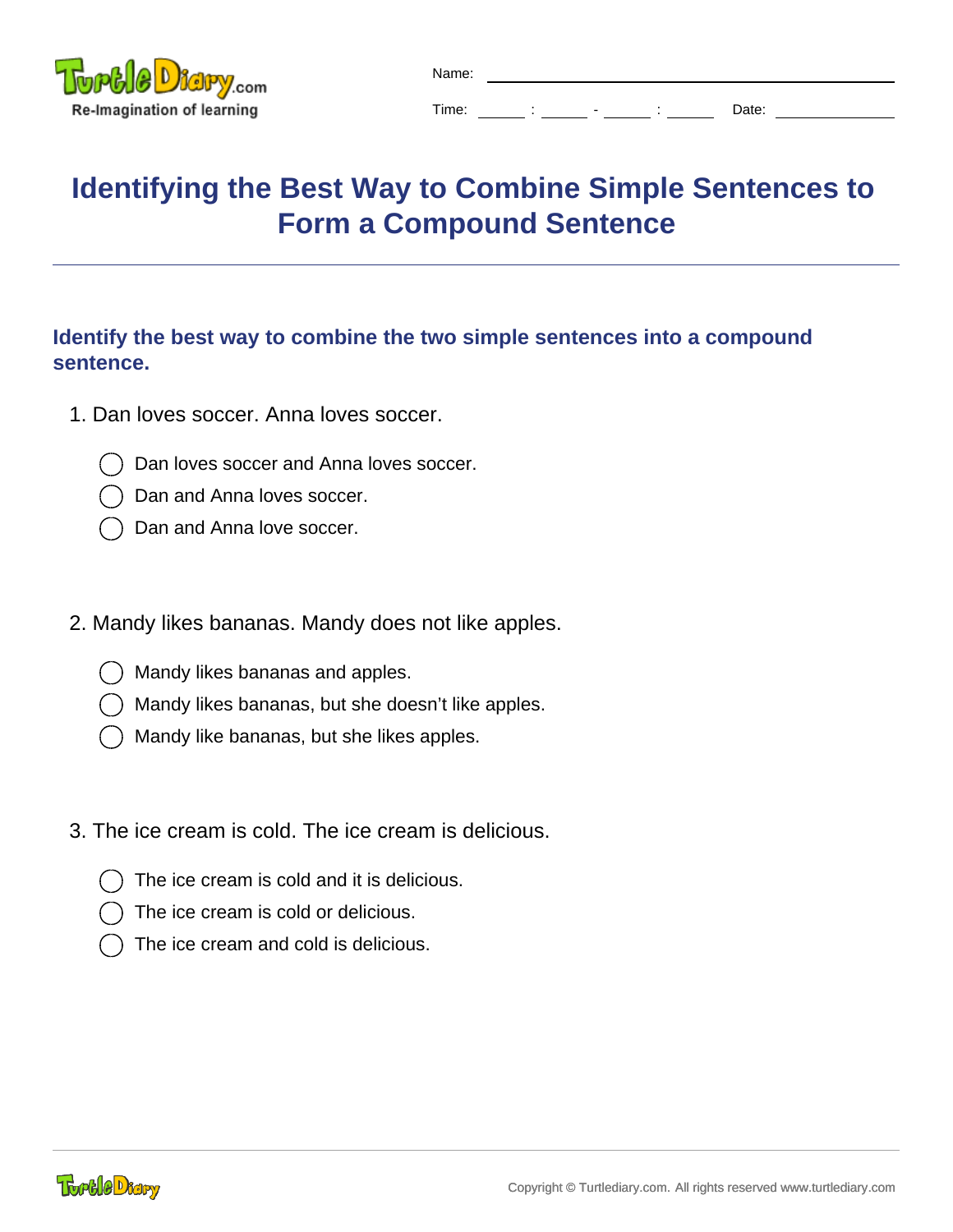- 4. I have a headache. I have a bad cough.
	- I have a headache or a bad cough.
	- I have a headache but I have a bad cough.
	- I have a headache and I have a bad cough.
- 5. I went to the beach. I built a sandcastle.
	- I went to the beach or I built a sandcastle.
	- I went to the beach and I built a sandcastle.
	- I went to the beach but I built a sandcastle.
- 6. Will likes cake. Andrew likes cake.
	- Will and Andrew like cake.
	- Will and Andrew likes cake.
	- Will like cake and Andrew like cake.
- 7. School is fun. School is exciting.
	- School is fun or school is exciting.
	- School is fun and it is exciting.
	- $\bigcirc$  School is fun but exciting.
- 8. I'm afraid of bats. I'm not afraid of spiders.
	- I'm afraid of bats, but I'm not afraid of spiders.
	- I'm afraid of bats, and I'm not afraid of spiders.
	- I'm afraid of bats, or I'm not afraid of spiders.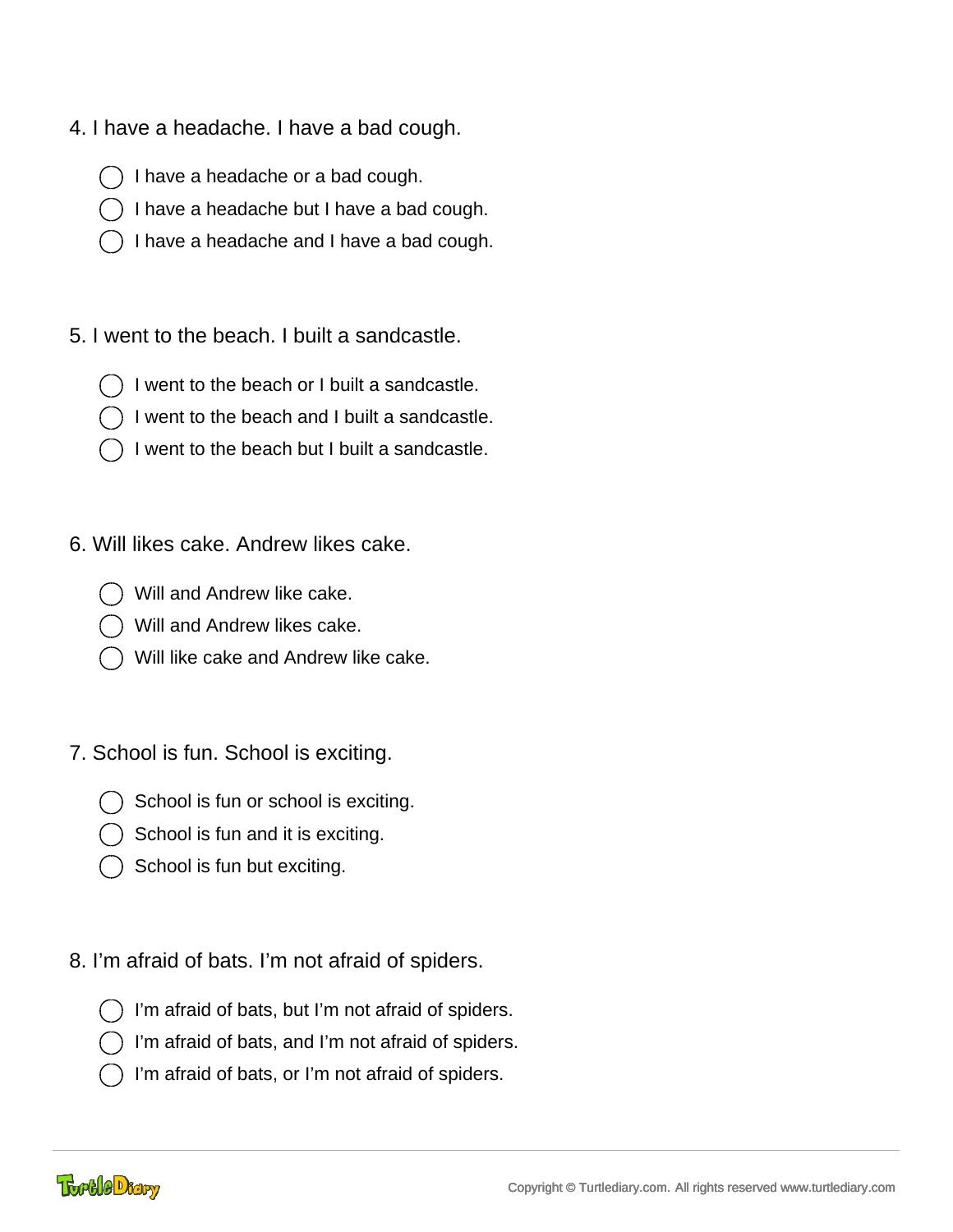- 9. Our dog got really muddy. We gave him a bath.
	- Our dog got really muddy or we gave him a bath.
	- Our dog got really muddy and we give him a bath.
	- Our dog got really muddy, so we gave him a bath.

10. We lost the game. We still had a lot of fun.

- We lost the game, but we still had a lot of fun.
- We lost the game, or we still had a lot of fun.
- We lost the game, so we still had a lot of fun.
- 11. I wanted to eat candy. I decided to eat an apple instead.
	- I wanted to eat candy, but I decided to eat an apple instead.
	- I wanted to eat candy, and I decided to eat an apple instead.
	- I wanted to eat candy, or I decided to eat an apple instead.
- 12. We got lost. My dad found a map in the car.
	- We got lost, and my dad found a map in the car.
	- We got lost, but my dad found a map in the car.
	- We got lost, or my dad found a map in the car.
- 13. Would you like to go to a concert? Would you rather stay at home?
	- Would you like to go to a concert, and would you rather stay at home?
	- Would you like to go to a concert, yet would you rather stay at home?
	- Would you like to go to a concert, or would you rather stay at home?